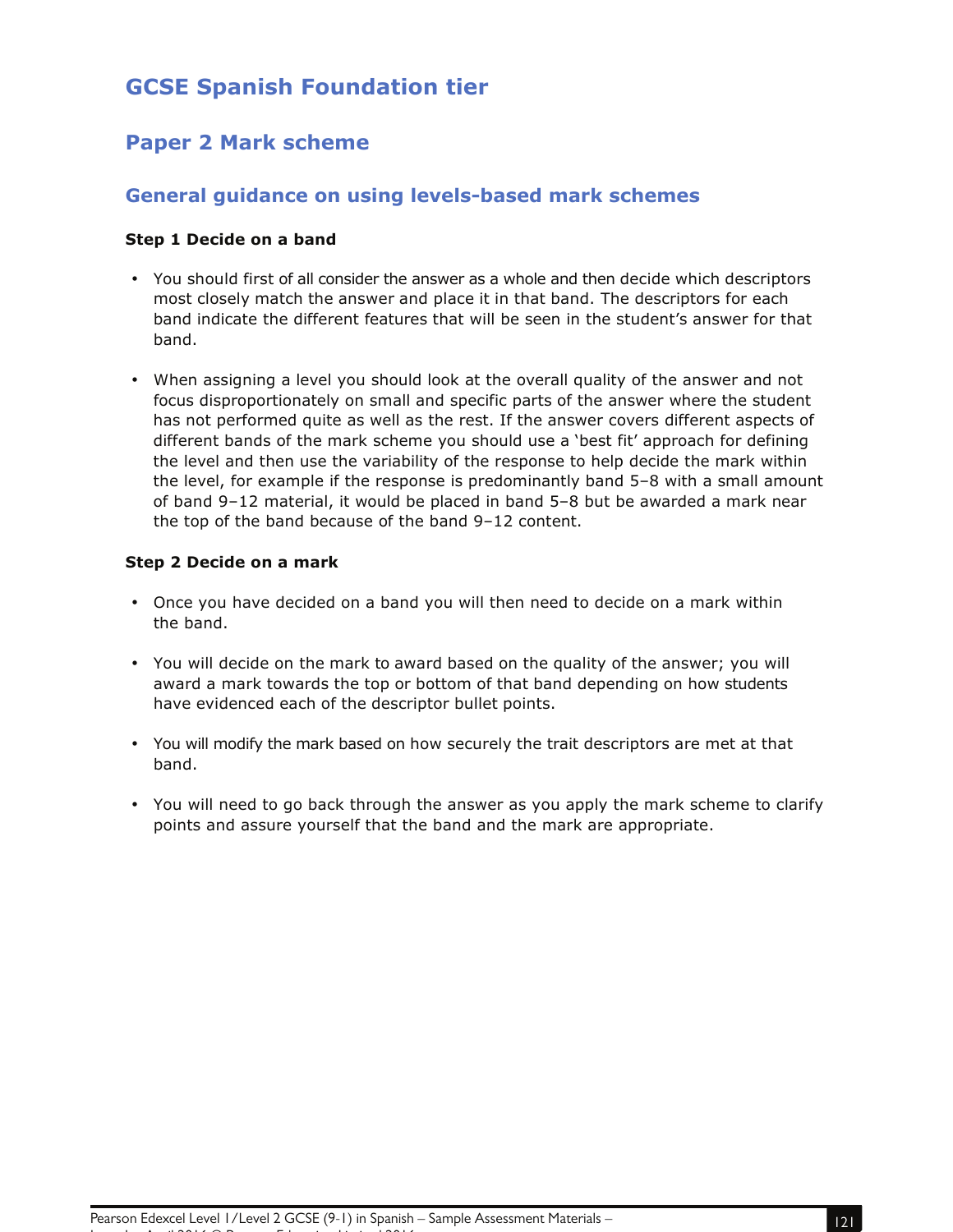# **Assessment criteria for the Foundation tier - Part 1**

# **Role play – Foundation tier (10 marks)**

For this task, students' work is marked by Pearson using the following assessment criteria. The mark grid is applied once to **each individual response to the prompts**. There is a maximum of 2 marks for each of the five prompts on the role play cards.

| Mark     | <b>Descriptor</b>                                                                                                                            |
|----------|----------------------------------------------------------------------------------------------------------------------------------------------|
| $\Omega$ | No rewardable communication; highly ambiguous OR pronunciation prevents<br>communication                                                     |
|          | Partially clear/ambiguous OR partially appropriate within the context of the role<br>play; pronunciation may affect clarity of communication |
|          | Clearly communicated; appropriate within the context of the roleplay;<br>unambiguous; pronunciation supports clear communication             |

#### **Additional guidance on the mark scheme**

*Appropriate*: relevant response related to the prompt, uses appropriate register for the scenario.

*Partially clear / Pronunciation may affect clarity of communication:* makes speech difficult to understand immediately (even if the meaning is eventually understood)/forces the listener to strain to understand what is meant.

#### **Guidance on application of role play mark grid**

To exemplify application of the marking criteria, Foundation role play 1 (FR1) has been selected to demonstrate a possible range of performances. This guidance should be viewed in conjunction with the Student and Teacher Cards and the assessment criteria.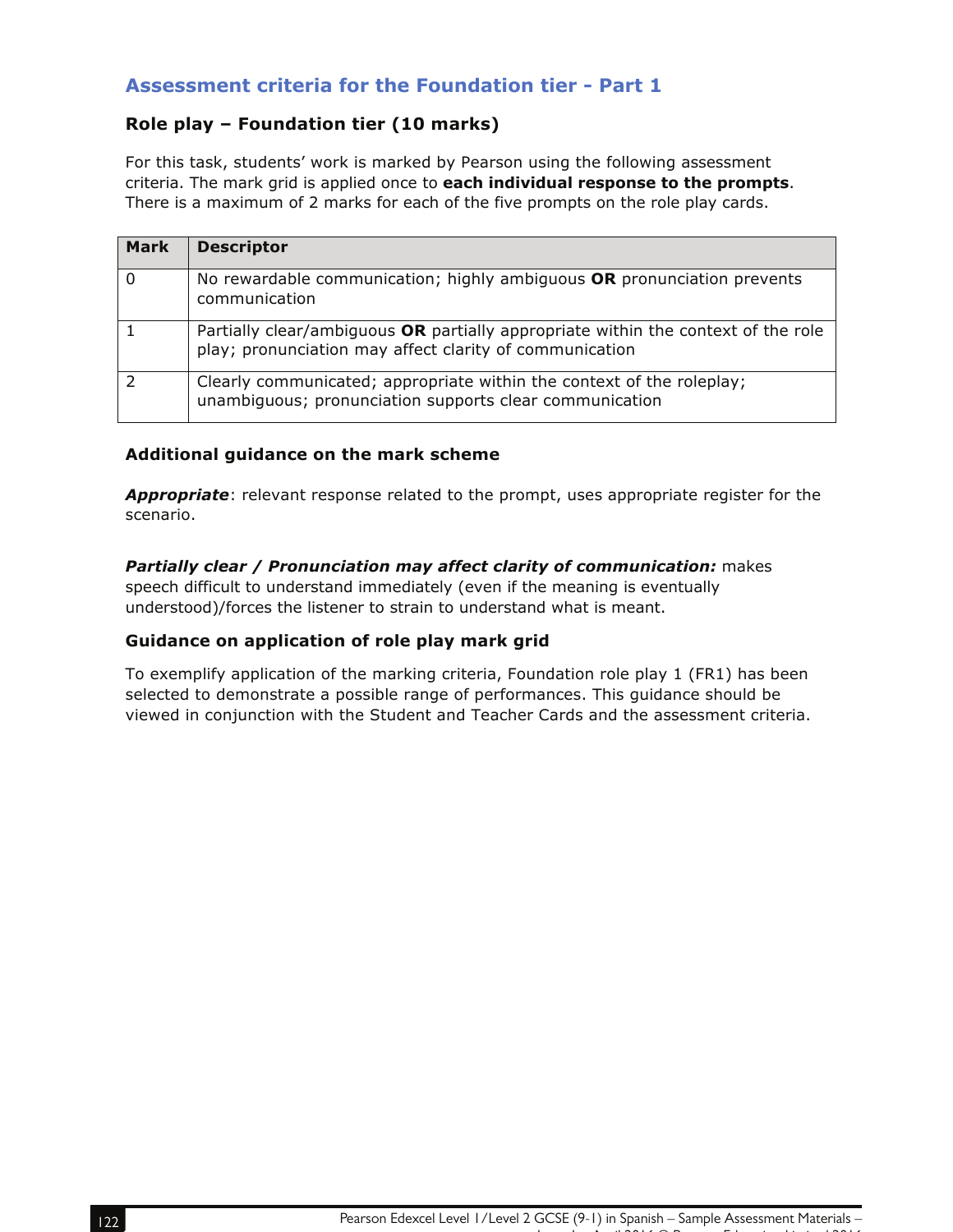# **Foundation card 1 (FR1)**

**Estás en casa de un/a amigo/a español/a. Hablas con tu amigo/a sobre el colegio.** 

# **Prompt 1: Colegio – hora (empezar)**

#### **Question 1:** *¿A qué hora empieza tu colegio?*

| <b>Mark</b> | <b>Descriptor</b>                                                                                                                                    |                                                                                                                                                         |
|-------------|------------------------------------------------------------------------------------------------------------------------------------------------------|---------------------------------------------------------------------------------------------------------------------------------------------------------|
| $\Omega$    | El colegio - hora                                                                                                                                    | Empezar mañana                                                                                                                                          |
|             | No rewardable communication. No<br>meaningful message is<br>communicated.                                                                            | No rewardable communication despite<br>attempt to use a time marker.                                                                                    |
|             | Las lecciones empezar ocho                                                                                                                           | El horario del colegio es ocho                                                                                                                          |
|             | Partially clear, the lack of precision<br>relating to the time reference (e.g.<br>a las ocho or ocho horas) affects the<br>clarity of the utterance. | Use of the incorrect word, 'horario'<br>causes ambiguity. However the rest of<br>the wording gives some meaning within<br>the context of the role play. |
|             | El colegio empeza a las ocho                                                                                                                         | Mi colegio abrir a las ocho y media                                                                                                                     |
|             | Clearly communicated despite verb<br>conjugation error.                                                                                              | Clearly communicated despite the<br>incorrect use of an infinitive.                                                                                     |

# **Prompt 2**: **Asignatura preferida – razón**

#### **Question 2:** *¿Cuál es tu asignatura preferida y por qué?*

| <b>Mark</b>    | <b>Descriptor</b>                |                                                                                |
|----------------|----------------------------------|--------------------------------------------------------------------------------|
| 0              | Colegio preferido grande         | No preferido                                                                   |
|                | No rewardable communication.     | Highly ambiguous response that does                                            |
|                | The response does not answer the | not provide any appropriate information.                                       |
|                | question.                        |                                                                                |
| 1              | Historia                         | La profesora de matemáticas es la<br>mejor                                     |
|                | Partially clear as the response  | Ambiguous as the response does not                                             |
|                | does not explain the preference. | specifically express what the student's                                        |
|                |                                  | favourite subject is; just because the                                         |
|                |                                  | maths teacher is the best does not                                             |
|                |                                  | necessarily mean that maths is the<br>student's favourite subject. However the |
|                |                                  | wording gives some meaning within the                                          |
|                |                                  | context of the role play.                                                      |
| $\overline{2}$ | Mi asignaturas preferida es las  | Las ciencias. Son muy interesantes                                             |
|                | matemáticas                      |                                                                                |
|                | Clearly communicated. Despite    | Clearly communicated.                                                          |
|                | minor agreement errors.          |                                                                                |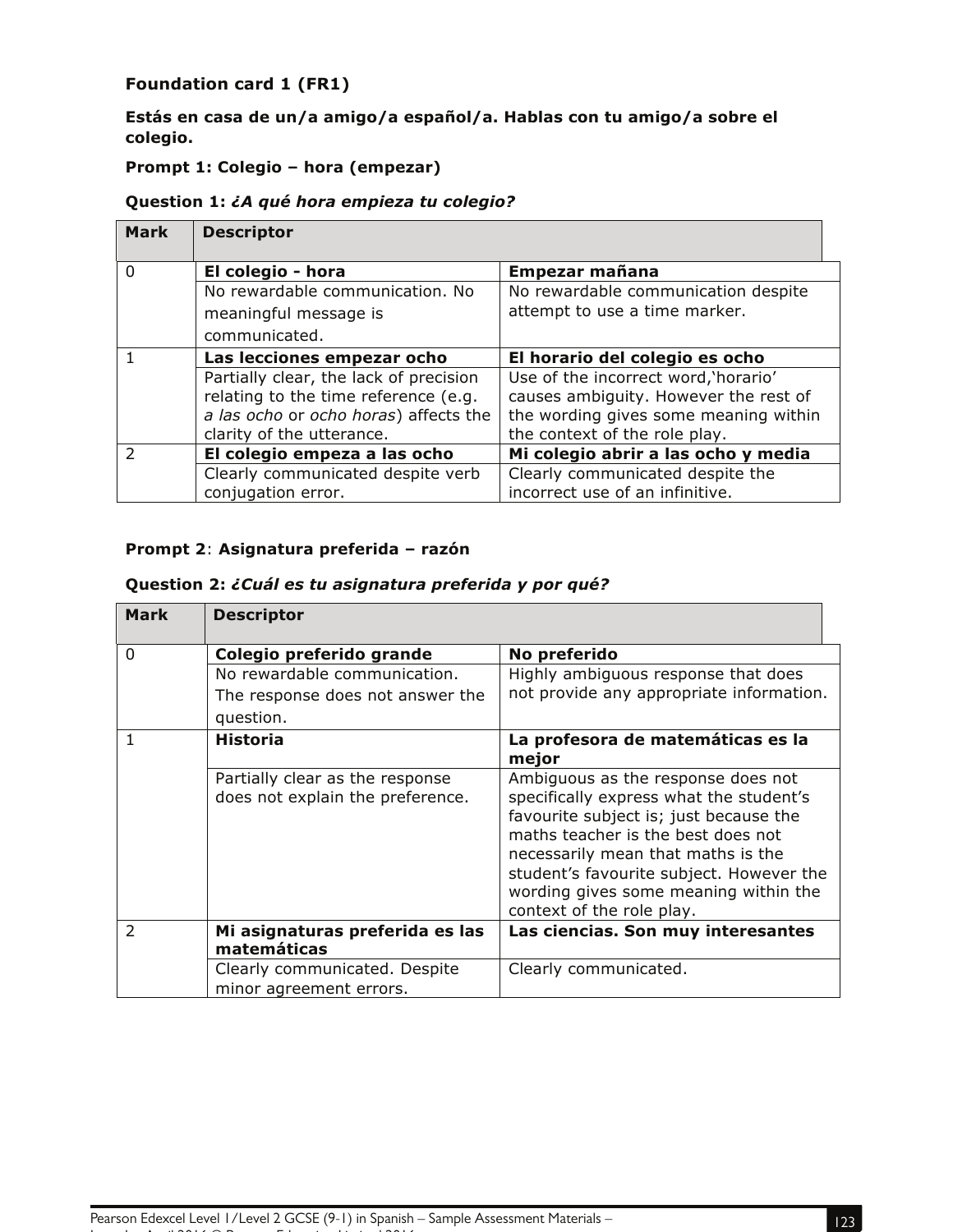### **Prompt 3**: **!**

| <b>Mark</b>   | <b>Descriptor</b>                                                                                                                       |                                                                                                                                                                                                                                            |
|---------------|-----------------------------------------------------------------------------------------------------------------------------------------|--------------------------------------------------------------------------------------------------------------------------------------------------------------------------------------------------------------------------------------------|
| $\Omega$      | <b>Mucho installations</b>                                                                                                              | Las instalaciones tu colegio                                                                                                                                                                                                               |
|               | No rewardable communication.                                                                                                            | No rewardable communication. Reponse                                                                                                                                                                                                       |
|               | Anglicised pronunciation prevents                                                                                                       | is highly ambiguous, and indicates                                                                                                                                                                                                         |
|               | communication, and the response                                                                                                         | misunderstanding of the question.                                                                                                                                                                                                          |
|               | does not address the question.                                                                                                          |                                                                                                                                                                                                                                            |
|               | Me gustan las instalaciones.                                                                                                            | Installations son buenas                                                                                                                                                                                                                   |
|               | Partially clear response, indicating<br>an opinion about the facilities but<br>not giving a precise answer about<br>what they are like. | Partially clear response. Anglicised<br>pronunciation of 'installations' affects<br>clarity of communication. However<br>inclusion of the word, 'buenas' expresses<br>what the facilities are like within the<br>context of the role play. |
| $\mathcal{P}$ | El teatro es mucho                                                                                                                      | Tenemos un biblioteca enorme.                                                                                                                                                                                                              |
|               | impresionante.                                                                                                                          |                                                                                                                                                                                                                                            |
|               | Clearly communicated, despite                                                                                                           | Clearly communicated, despite minor                                                                                                                                                                                                        |
|               | incorrect use of 'mucho'.                                                                                                               | gender error.                                                                                                                                                                                                                              |

## **Question 3:** *¿Cómo son las instalaciones en tu colegio?*

### **Prompt 4**: **Recreo – actividad**

# **Question 4:** *¿Qué haces normalmente durante el recreo?*

| <b>Mark</b>   | <b>Descriptor</b>                                                                                                                                                                                                                    |                                                                                                                                                                    |
|---------------|--------------------------------------------------------------------------------------------------------------------------------------------------------------------------------------------------------------------------------------|--------------------------------------------------------------------------------------------------------------------------------------------------------------------|
| $\Omega$      | Recreo aburrido                                                                                                                                                                                                                      | Recreo me gusta                                                                                                                                                    |
|               | No rewardable communication.                                                                                                                                                                                                         | No rewardable communication.                                                                                                                                       |
|               | Response does not answer the                                                                                                                                                                                                         | Response does not answer the question.                                                                                                                             |
|               | question, i.e. an activity rather than                                                                                                                                                                                               |                                                                                                                                                                    |
|               | an opinion.                                                                                                                                                                                                                          |                                                                                                                                                                    |
|               | <b>Actividad deberes</b>                                                                                                                                                                                                             | Me gusta la música                                                                                                                                                 |
|               | Partially clear communication, as<br>the lack of a verb affects clarity (i.e.<br>it is unclear if the candidate is<br>saying that s/he does homework<br>during break, or, for example,<br>discusses homework tasks with<br>friends). | Communication is ambiguous, as it is<br>unclear if the suggestion is that the<br>candidate listens to music during break,<br>or if this is just a general opinion. |
| $\mathcal{P}$ | Jugar al fútbol con mis amigos                                                                                                                                                                                                       | Hablo con mis amigos en la patio                                                                                                                                   |
|               | Clearly communicated, despite verb<br>remaining in the infinitive.                                                                                                                                                                   | Clearly communicated despite minor<br>gender error.                                                                                                                |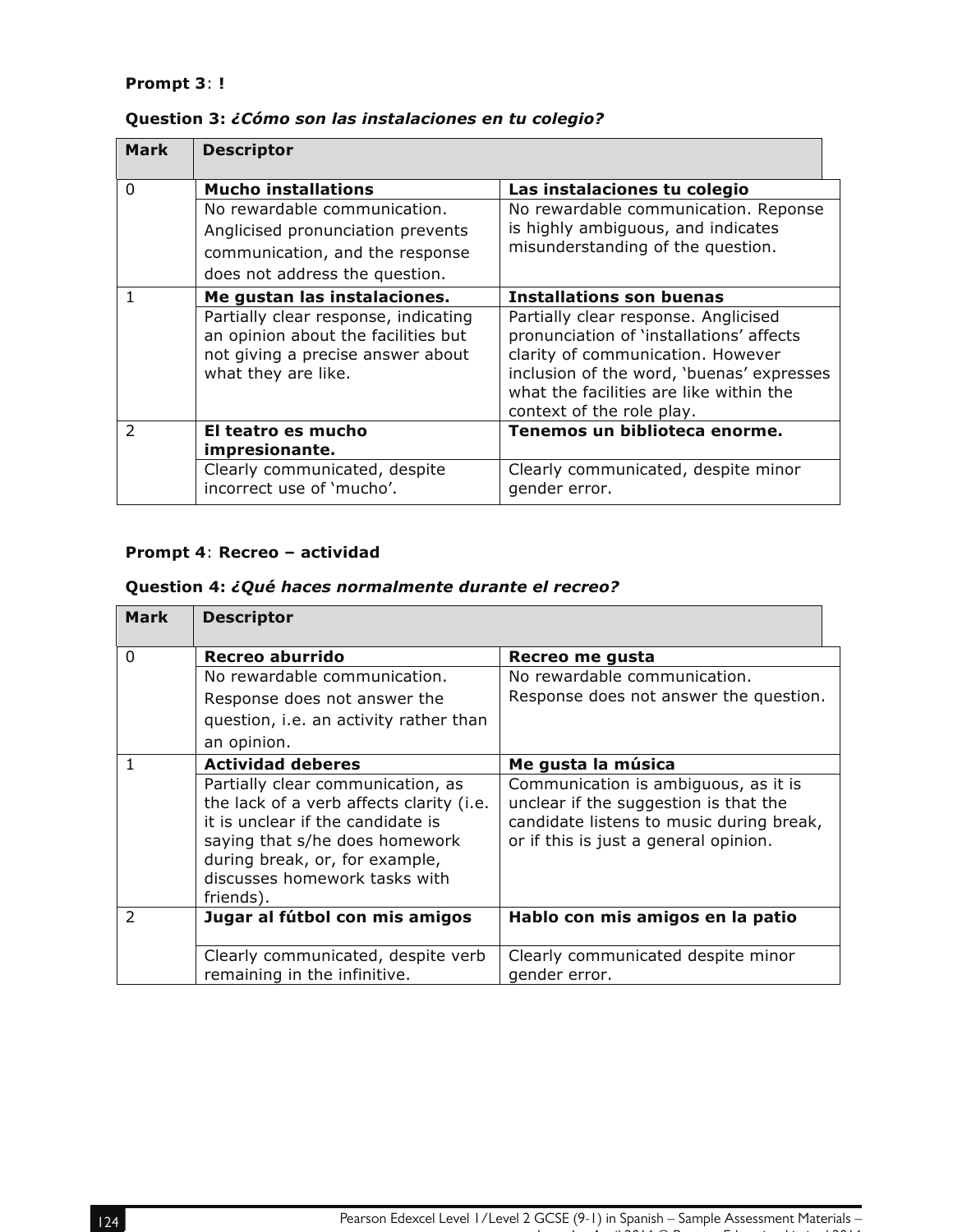**Prompt 5: ?** *Clases –duración* 

| <b>Mark</b>   | <b>Descriptor</b>                      |                                             |
|---------------|----------------------------------------|---------------------------------------------|
| $\Omega$      | ¿Clases-las tardes?                    | Duración. ¿Cuántas horas?                   |
|               | No rewardable communication. The       | Highly ambiguous. The response does         |
|               | response is highly ambiguous.          | not specify that, 'duración,' should refer  |
|               |                                        | to the classes.                             |
|               | ¿Qué es la "duration" de las           | ¿En su escuela las clases duran             |
|               | clases?                                | mucho tiempo?                               |
|               | Partially clear. English pronunciation | Partially appropriate, due to incorrect     |
|               | of 'duration,' affects clarity of      | register (i.e. the question is posed in the |
|               | utterance. However other wording       | usted form rather than tú).                 |
|               | within the response gives some         |                                             |
|               | meaning within the context of the      |                                             |
|               | role play.                             |                                             |
| $\mathcal{P}$ | ¿Cuánto tiempo durar las               | ¿A qué hora empiezan y terminan             |
|               | clases?                                | las clases en tu colegio?                   |
|               | Clearly communicated, despite verb     | Clearly communicated, and appropriate       |
|               | remaining in the infinitive.           | within the context of the roleplay.         |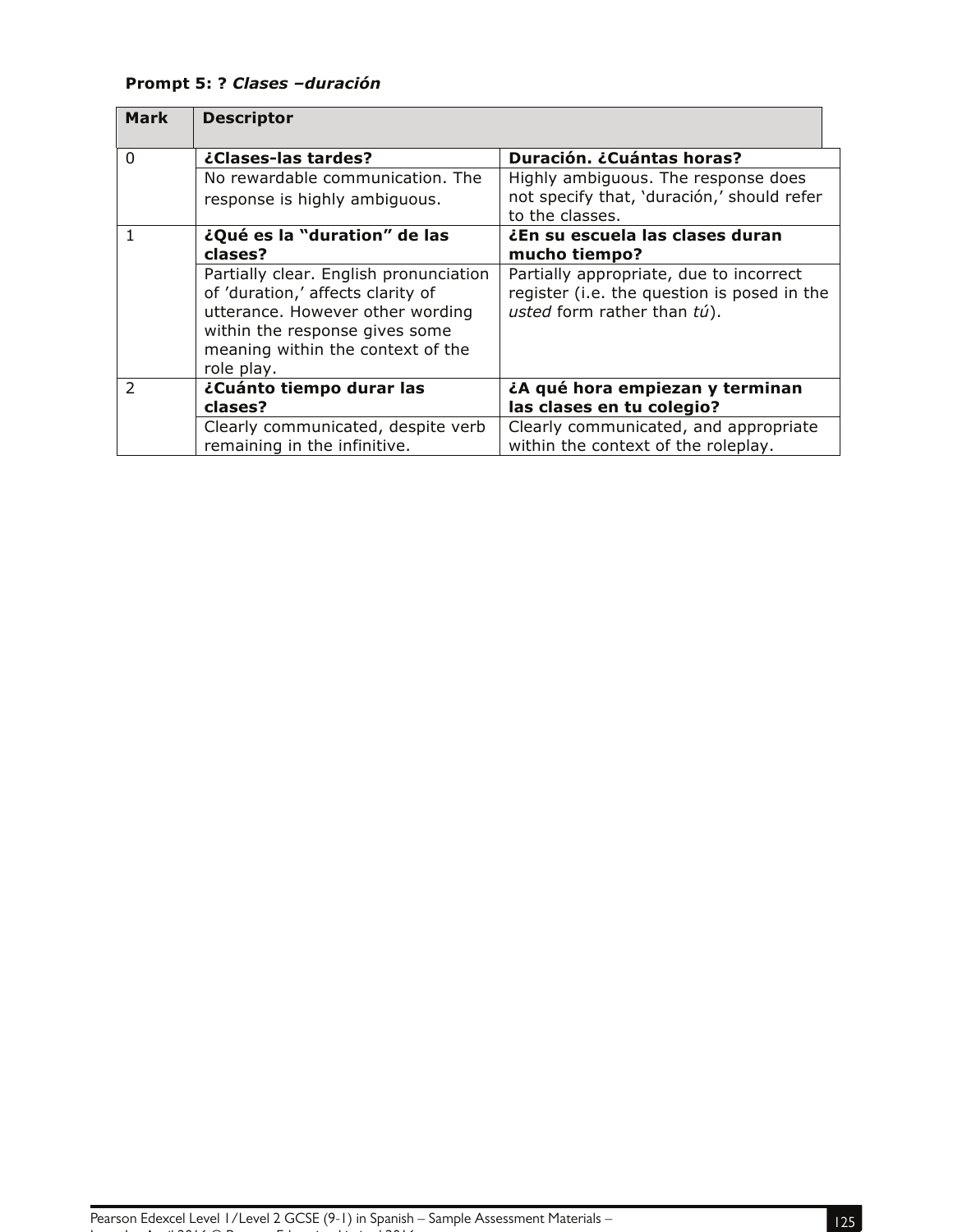# **Assessment criteria for the Foundation tier - Part 2**

# **Picture-based task – Foundation tier (24 marks)**

There are two mark grids to be applied to this task which are:

- communication and content
- linguistic knowledge and accuracy.

#### **Picture-based task: communication and content - Foundation tier**

| <b>Mark</b> | <b>Descriptor</b>                                                                                                                                                                                                                                                                                                                                                                                                                                                                               |
|-------------|-------------------------------------------------------------------------------------------------------------------------------------------------------------------------------------------------------------------------------------------------------------------------------------------------------------------------------------------------------------------------------------------------------------------------------------------------------------------------------------------------|
| 0           | No rewardable material                                                                                                                                                                                                                                                                                                                                                                                                                                                                          |
| $1 - 4$     | Limited response to set questions, likely to consist of single-word<br>$\bullet$<br>answers<br>Minimal success in adapting language to describe, narrate, inform<br>$\bullet$<br>using individual words/phrases; sometimes unable to respond<br>A straightforward opinion may be expressed but without justification<br>$\bullet$<br>Pronunciation and intonation are inconsistently intelligible with<br>$\bullet$<br>inaccuracies that lead to frequent impairment in communication           |
| $5 - 8$     | Responds briefly to set questions, there is much hesitation and<br>$\bullet$<br>continuous prompting needed<br>Some limited success in adapting language, to describe, narrate and<br>$\bullet$<br>inform in response to the set questions; may occasionally be unable<br>to respond<br>Straightforward, brief opinions are given but without justification<br>$\bullet$<br>Pronunciation and intonation are mostly intelligible but inaccuracies<br>$\bullet$                                  |
|             | lead to some impairment in communication                                                                                                                                                                                                                                                                                                                                                                                                                                                        |
| $9 - 12$    | Responds to set questions with some development, some hesitation<br>$\bullet$<br>and some prompting necessary<br>Some effective adaptation of language to describe, narrate and<br>$\bullet$<br>inform in response to the set questions<br>Expresses opinions with occasional, brief justification<br>$\bullet$<br>Pronunciation and intonation are intelligible, occasionally inaccuracies<br>$\bullet$<br>affect clarity of communication                                                     |
| $13 - 16$   | Responds to set questions with frequently developed responses,<br>$\bullet$<br>occasional hesitation, occasional prompting necessary<br>Frequently effective adaptation of language to describe, narrate and<br>$\bullet$<br>inform in response to the set questions<br>Expresses opinions and gives justification with some development<br>$\bullet$<br>Pronunciation and intonation are intelligible, inaccuracies are minimal<br>$\bullet$<br>and have no impact on clarity of communication |

#### **Additional guidance**

**Adaptation of/adapting language to describe, narrate and inform**: adapts language to achieve different purposes in the language; students may adapt language more effectively for one purpose than another, for example they may use language effectively to inform but less effectively to narrate.

*Straightforward* opinions and justification are those that form part of a minimum/standard/predictable response.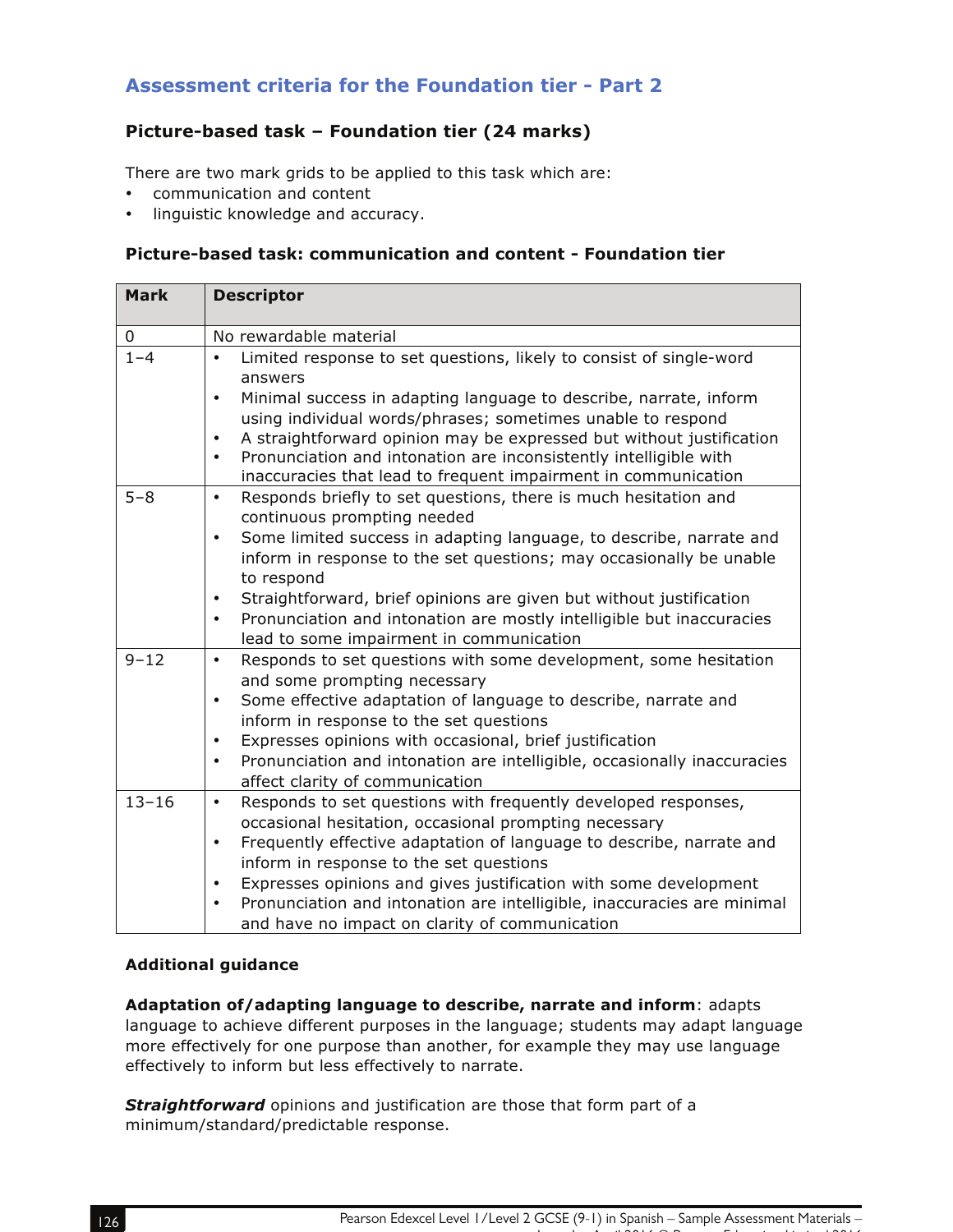| <b>Mark</b> | <b>Descriptor</b>                                                                                                                                                                                                                                                                                                                                                                                            |
|-------------|--------------------------------------------------------------------------------------------------------------------------------------------------------------------------------------------------------------------------------------------------------------------------------------------------------------------------------------------------------------------------------------------------------------|
|             |                                                                                                                                                                                                                                                                                                                                                                                                              |
| $\Omega$    | No rewardable material                                                                                                                                                                                                                                                                                                                                                                                       |
| $1 - 2$     | Limited accuracy when responding to set questions; minimal<br>٠<br>success when referring to past, present and future events<br>Individual words and phrases are coherent when responding to set<br>٠<br>questions; high frequency of errors prevent meaning throughout<br>most of the conversation                                                                                                          |
| $3 - 4$     | Occasionally accurate grammatical structures when responding to<br>$\bullet$<br>set questions; occasional success when referring to present events,<br>limited success when referring to future or past events,<br>much ambiguity<br>Some coherent phrases and sentences within responses to set<br>$\bullet$<br>questions; regular errors prevent coherent overall speech and<br>frequently prevent meaning |
| $5 - 6$     | Some accurate grammatical structures, including some successful<br>$\bullet$<br>references to past, present and future events in response to the set<br>questions, some ambiguity<br>Responses are partially coherent, errors occur that sometimes<br>$\bullet$<br>hinder clarity of communication and occasionally prevent meaning<br>being conveyed                                                        |
| $7 - 8$     | Generally accurate grammatical structures, generally successful<br>$\bullet$<br>references to past, present and future events in response to the<br>set questions, occasional ambiguity<br>Responses are generally coherent although errors occur that<br>٠<br>occasionally hinder clarity of communication                                                                                                  |

### **Picture-based task: linguistic knowledge and accuracy - Foundation tier**

#### **Additional guidance**

*Errors*: The mark grid describes the frequency of errors and the impact that errors have on clarity.

#### Errors that **do not hinder clarity**:

- errors that do not affect meaning, for example gender, adjectival agreements
- infrequent errors that do not distract the listener from the content of what is being said.

#### Errors that **hinder clarity**:

- errors that make speech difficult to understand immediately (even if the meaning is eventually understood)/errors that force listeners to strain to understand what is meant, for example inappropriate tense formation, mismatch of subject and the possessive adjective
- frequent errors hinder clarity as they will distract the listener from the content of what is being said.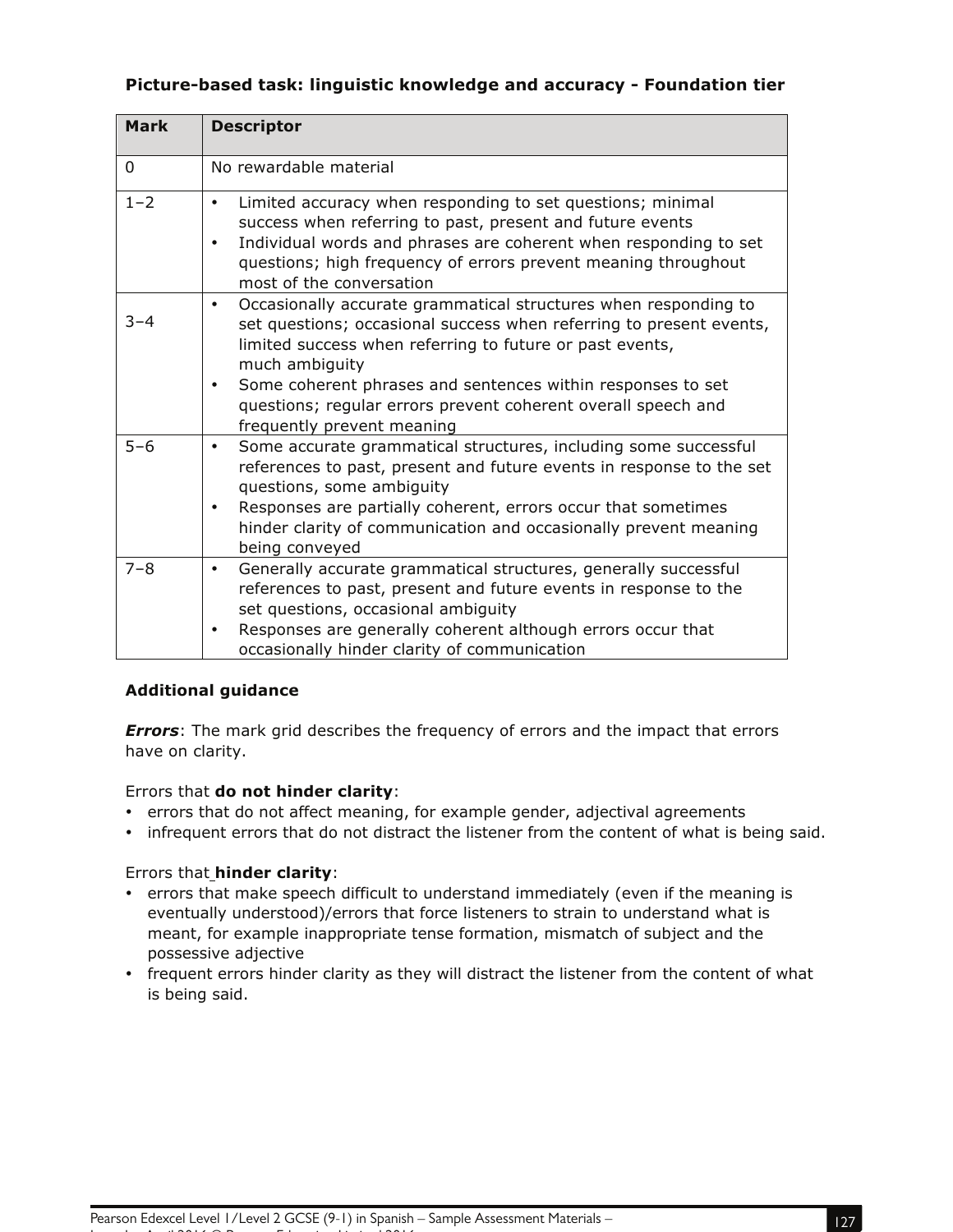Errors that **prevent meaning being conveyed**:

- errors that mean the listener cannot understand the message
- errors that convey the wrong message
- errors that make it unclear who is doing the action, i.e. using the incorrect person of the verb
- mother-tongue interference.

**NB**: these are examples only and do not constitute a finite list.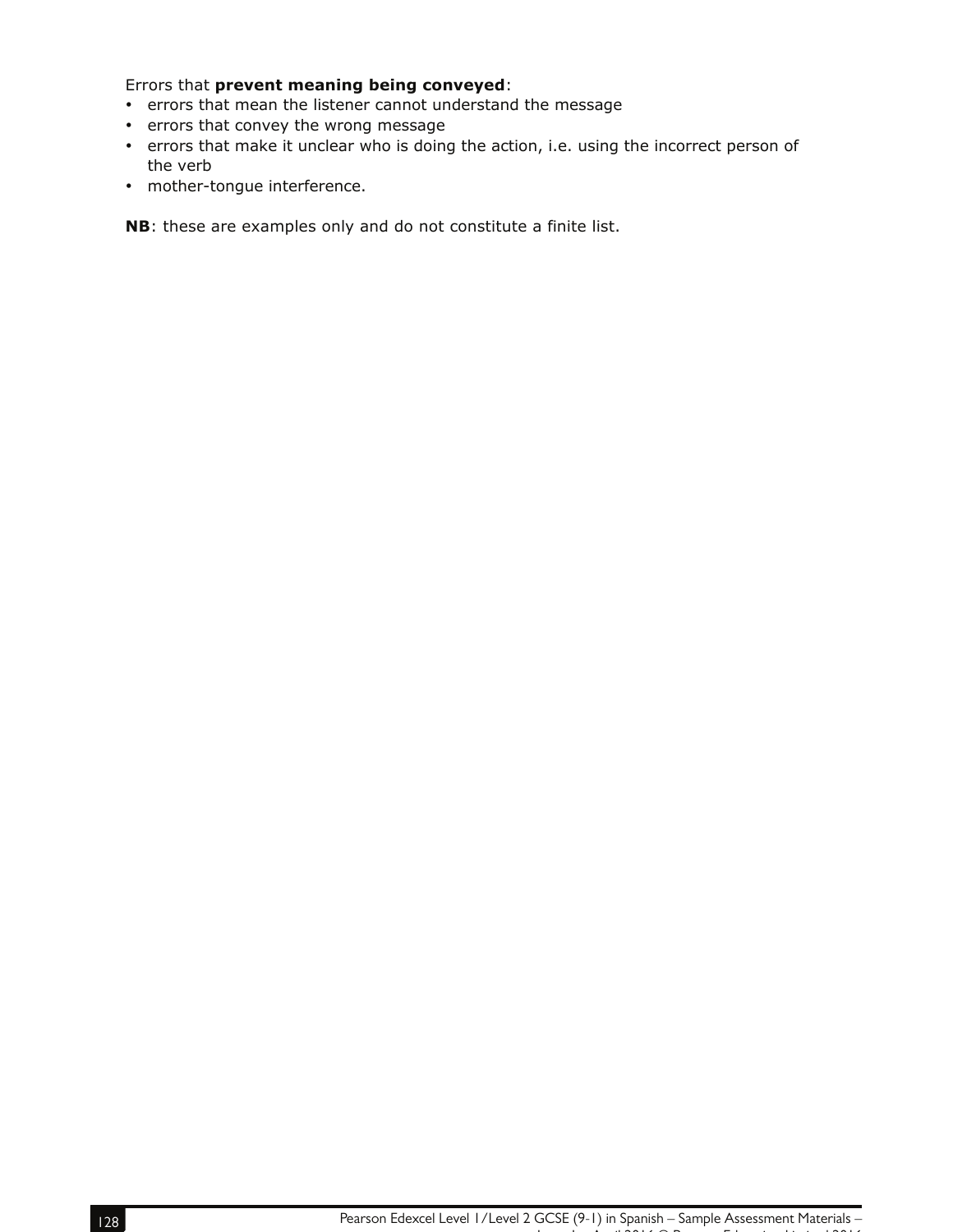# **Assessment criteria for the Foundation tier - Part 3**

# **Conversation – Foundation tier (36 marks)**

There are three mark grids to be applied to this task, they are:

- communication and content
- interaction and spontaneity
- linguistic knowledge and accuracy.

# **Conversation: communication and content - Foundation tier**

| <b>Mark</b> | <b>Descriptor</b>                                                                                                                                                                                                                                                                                                                                                                                                                                                                                                                                            |
|-------------|--------------------------------------------------------------------------------------------------------------------------------------------------------------------------------------------------------------------------------------------------------------------------------------------------------------------------------------------------------------------------------------------------------------------------------------------------------------------------------------------------------------------------------------------------------------|
| 0           | No rewardable material<br>$\bullet$                                                                                                                                                                                                                                                                                                                                                                                                                                                                                                                          |
| $1 - 3$     | Communicates limited information relevant to the topics and<br>$\bullet$<br>questions<br>Uses language to express limited, straightforward ideas and<br>$\bullet$<br>thoughts; occasional straightforward opinion expressed without<br>justification<br>Uses limited, familiar vocabulary and expression with much<br>$\bullet$<br>repetition; communication is disjointed and frequently breaks down                                                                                                                                                        |
|             | because of restricted range of vocabulary<br>Pronunciation and intonation are inconsistently intelligible with<br>$\bullet$<br>inaccuracies that lead to frequent impairment in communication                                                                                                                                                                                                                                                                                                                                                                |
| $4 - 6$     | Communicates brief information relevant to the topics and<br>$\bullet$<br>questions<br>Uses language to produce straightforward ideas and thoughts;<br>$\bullet$<br>expresses straightforward opinions with limited justification<br>Uses repetitive, familiar vocabulary and expression; communication<br>$\bullet$<br>is often constrained and occasionally breaks down because of<br>restricted range of vocabulary                                                                                                                                       |
|             | Pronunciation and intonation are mostly intelligible but inaccuracies<br>$\bullet$<br>lead to some impairment in communication                                                                                                                                                                                                                                                                                                                                                                                                                               |
| $7 - 9$     | Communicates information relevant to the topics and questions,<br>$\bullet$<br>with occasionally extended sequences of speech<br>Uses language to produce straightforward ideas, thoughts and<br>$\bullet$<br>opinions with occasional justification<br>Uses a limited variety of mainly straightforward vocabulary,<br>$\bullet$<br>communication for some purposes is constrained because of<br>restricted range of vocabulary<br>Pronunciation and intonation are intelligible, occasionally<br>$\bullet$<br>inaccuracies affect clarity of communication |
| $10 - 12$   | Communicates information relevant to the topics and questions,<br>$\bullet$<br>with some extended sequences of speech<br>Occasionally uses language creatively to express some individual<br>thoughts, ideas and opinions, some of which are justified<br>Occasional variety in use of vocabulary, including some examples of<br>٠<br>uncommon language with some variation of expression, fulfils<br>most purposes<br>Pronunciation and intonation are intelligible, inaccuracies are<br>٠<br>minimal and have no impact on clarity of communication        |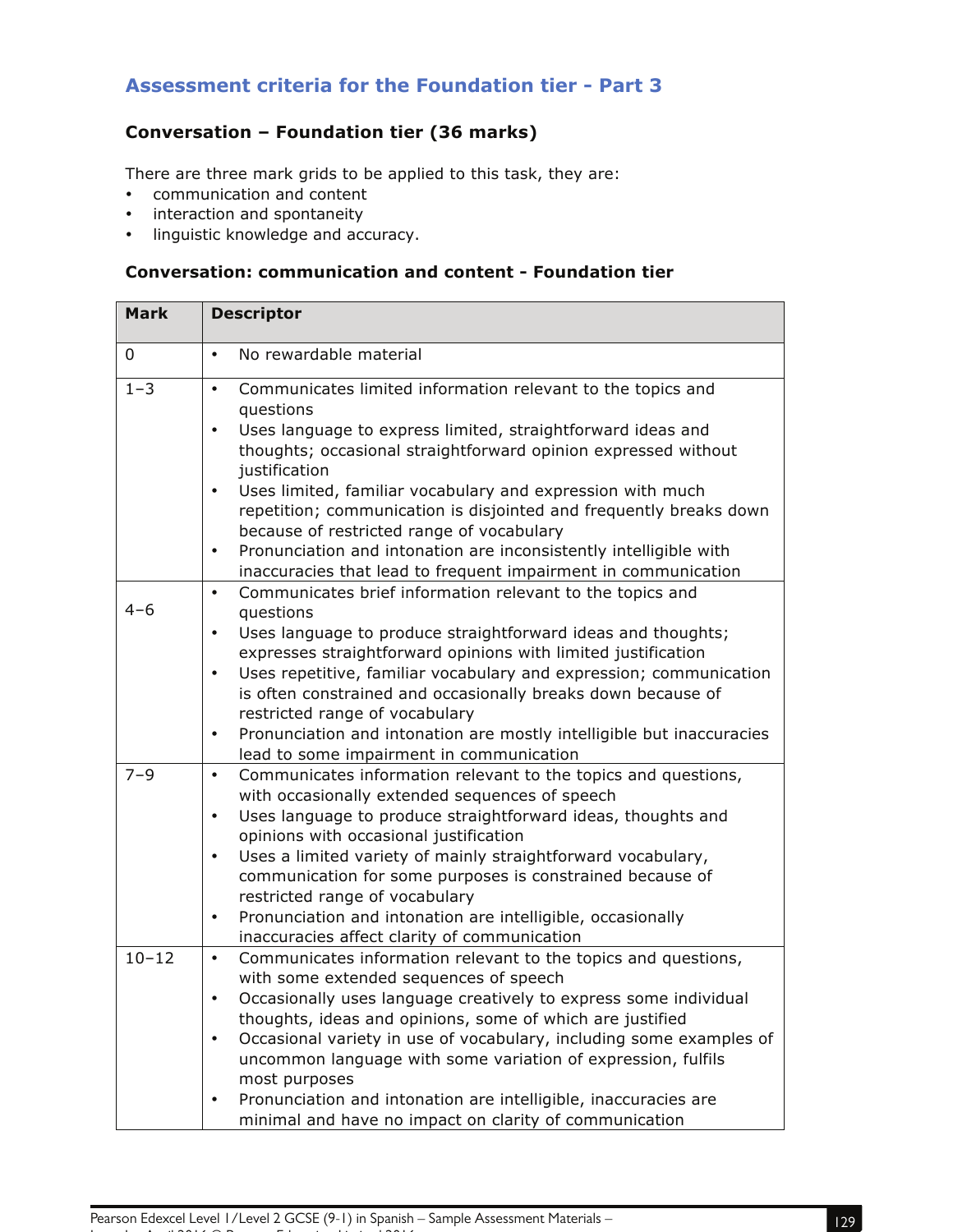#### **Additional guidance**

*Uses language creatively* – examples of creative language use are:

- using language to create an effect
- manipulating language, including familiar, high-frequency and simple language, to respond to unfamiliar/unexpected contexts and purposes
- using language to express thoughts, ideas, feelings and emotions
- using language to inform and narrate ideas, thoughts and points of view to maintain interest
- applying a variety of vocabulary and structures to maintain interest
- using language effectively to achieve more complex purposes, for example to interest, to convince.

*Individual* thoughts, ideas and opinions: this is linked to creative use of language whereby students use language to express original thoughts, ideas and points of view which go beyond the minimum/standard/predictable response.

**Straightforward** ideas, thoughts and opinions are those that give the minimum/standard/predictable response.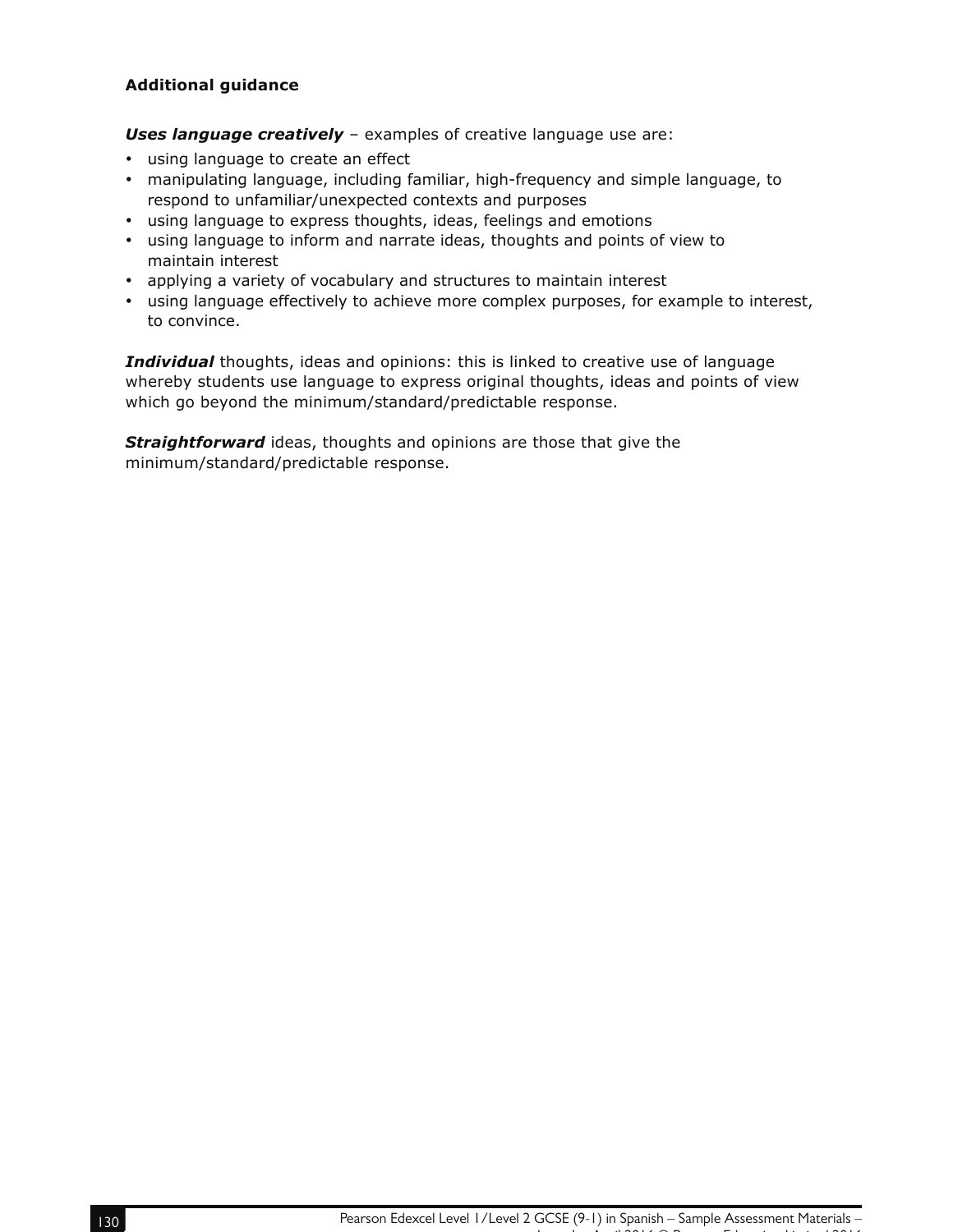| <b>Mark</b> | <b>Descriptor</b>                                                                                                                                                                                                                                                                                                                                                                      |
|-------------|----------------------------------------------------------------------------------------------------------------------------------------------------------------------------------------------------------------------------------------------------------------------------------------------------------------------------------------------------------------------------------------|
| 0           | No rewardable material                                                                                                                                                                                                                                                                                                                                                                 |
| $1 - 3$     | Basic exchange where only some questions are responded to;<br>$\bullet$<br>answers rely on rehearsed language that is frequently irrelevant to<br>the question<br>Short, undeveloped responses, many incomplete<br>$\bullet$<br>Isolated examples of ability to sustain communication, pace is slow<br>$\bullet$<br>and hesitant throughout                                            |
| $4 - 6$     | Responds with limited spontaneity; answers rely on rehearsed<br>$\bullet$<br>language that is occasionally irrelevant to the question<br>Short responses, any development depends on teacher prompting<br>٠<br>Limited ability to sustain communication, pace is mostly slow and<br>٠<br>hesitant                                                                                      |
| $7 - 9$     | Occasionally able to respond spontaneously with some examples of<br>$\bullet$<br>natural interaction although often stilted<br>Occasionally able to initiate and develop responses independently<br>٠<br>but regular prompting needed<br>Occasionally able to sustain communication, using rephrasing/repair<br>٠<br>strategies if necessary to continue the flow; frequent hesitation |
| $10 - 12$   | Responds spontaneously to some questions, interacting naturally for<br>$\bullet$<br>parts of the conversation<br>Sometimes able to initiate and develop the conversation<br>$\bullet$<br>independently, some prompting needed<br>Sometimes able to sustain communication, using rephrasing/repair<br>٠<br>strategies if necessary to continue the flow; some hesitation                |

# **Conversation: interaction and spontaneity - Foundation tier**

#### **Additional guidance**

*Rephrasing/repair strategies*: strategies that aid communication and allow the conversation to be sustained, for example rephrasing, circumlocution, adjusting the message, asking for clarification/repetition, repair strategies such as self-correction; these strategies enable students to deliver the message when exact vocabulary or expressions are not known.

*Responds/responding spontaneously*: gives a relevant, impromptu response based on what they have heard.

*Rehearsed language:* language learned by heart, which may not give a relevant, impromptu response based on what has been heard (not spontaneous).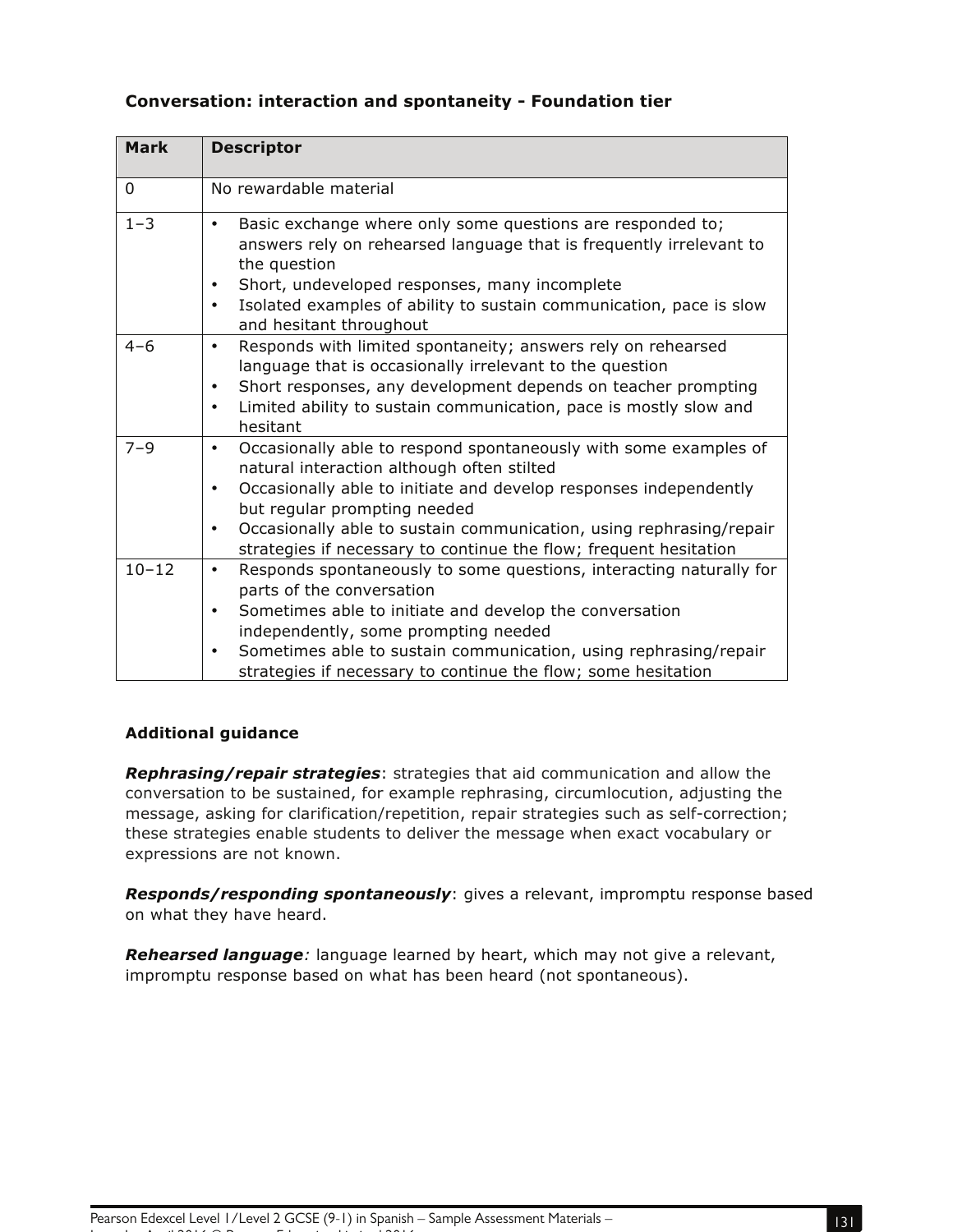### **Conversation: linguistic knowledge and accuracy - Foundation tier**

| <b>Mark</b> | <b>Descriptor</b>                                                                                                                                                                                                                                                                                                                                                                                                                    |
|-------------|--------------------------------------------------------------------------------------------------------------------------------------------------------------------------------------------------------------------------------------------------------------------------------------------------------------------------------------------------------------------------------------------------------------------------------------|
| $\mathbf 0$ | No rewardable material                                                                                                                                                                                                                                                                                                                                                                                                               |
| $1 - 3$     | Uses straightforward, individual words/phrases; limited evidence of<br>$\bullet$<br>language manipulation<br>Limited accuracy, minimal success when referring to past, present<br>$\bullet$<br>and future events<br>Individual words and phrases are coherent; high frequency of errors<br>$\bullet$<br>prevent meaning throughout much of the conversation                                                                          |
| $4 - 6$     | Uses straightforward, repetitive, grammatical structures<br>$\bullet$<br>Occasionally accurate grammatical structures, occasional success<br>when referring to present events, limited success when referring to<br>future or past events, much ambiguity<br>Some coherent phrases and sentences; regular errors prevent<br>٠<br>coherent overall speech and frequently prevent meaning                                              |
| $7 - 9$     | Manipulates a limited variety of mainly straightforward grammatical<br>$\bullet$<br>structures, minimal use of complex structures<br>Some accurate grammatical structures, some successful references<br>٠<br>to past, present and future events, some ambiguity<br>Sequences of coherent speech although errors occur that often<br>$\bullet$<br>hinder clarity of communication and occasionally prevent meaning<br>being conveyed |
| $10 - 12$   | Manipulates grammatical structures with occasional variation,<br>$\bullet$<br>complex structures used but repetitive<br>Generally accurate grammatical structures, generally successful<br>$\bullet$<br>references to past, present and future events<br>Generally coherent speech although errors occur that sometimes<br>$\bullet$<br>hinder clarity of communication                                                              |

#### **Additional guidance**

#### **C***omplex grammatical structures* are considered to be**:**

- varied and complex word order
- using extended sentences that include a range of structures, for example conjunctions, pronouns, reported speech and/or a range of lexis, for example to express abstract ideas/convey justified arguments
- conceptually more challenging language.

*Straightforward* grammatical structures are considered to be:

- repetitive, simple word order
- short, simple sentences that use a repetitive range of common, high-frequency structures
- simple ideas, opinions and thoughts that are expressed but are not justified.

**Errors**: The mark grid describes the frequency of errors and the impact that errors have on clarity.